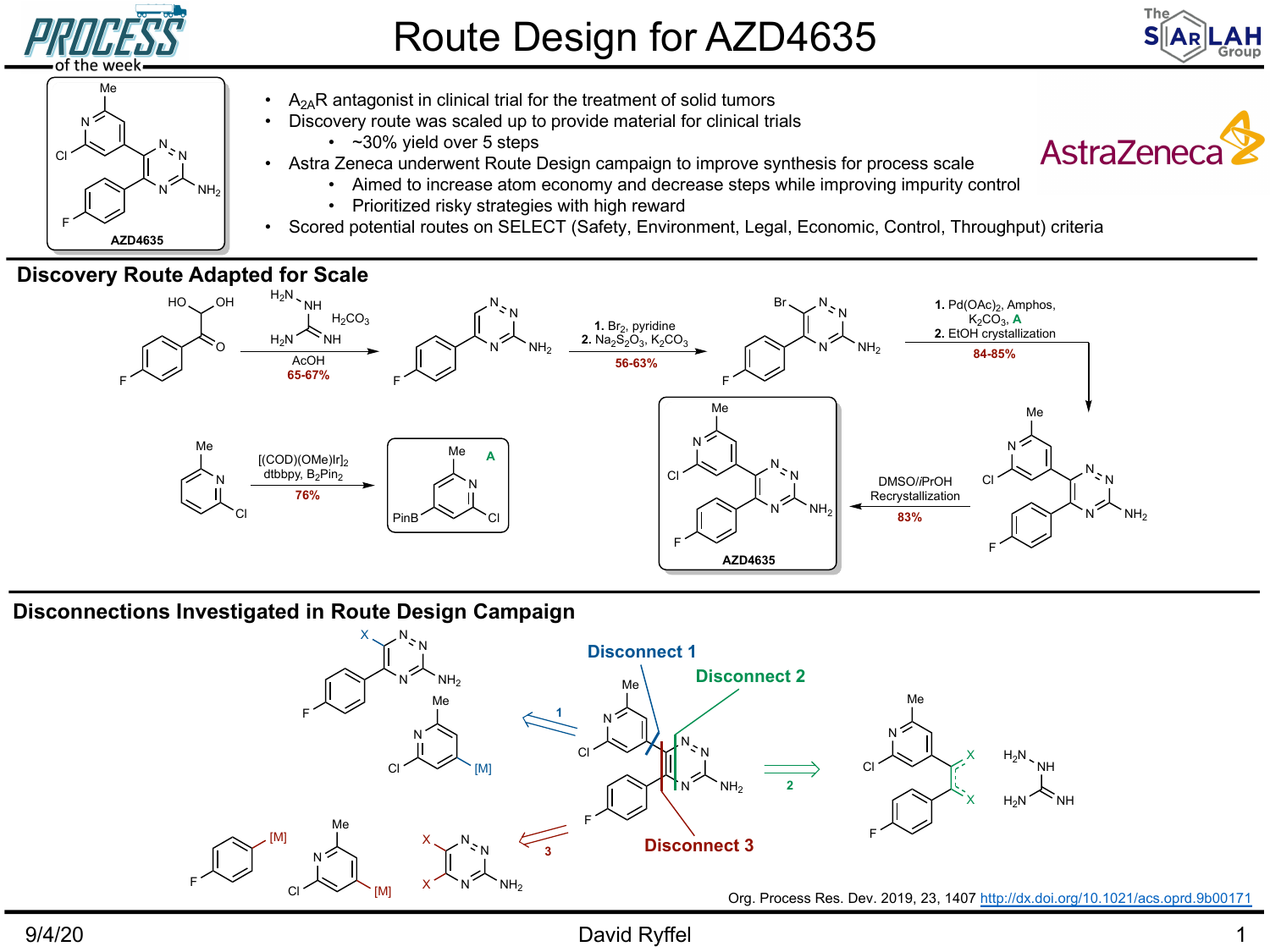



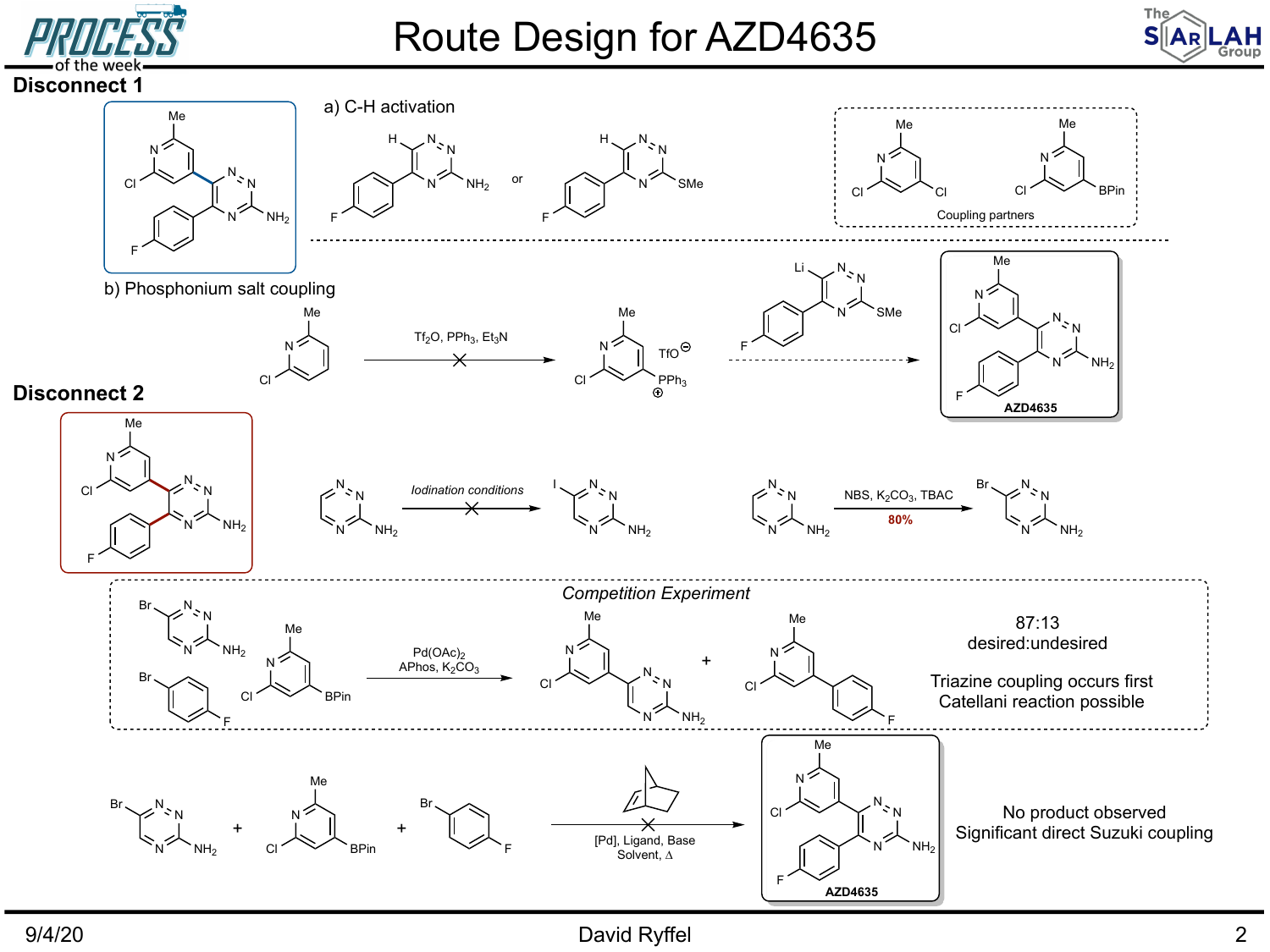

# Route Design for AZD4635